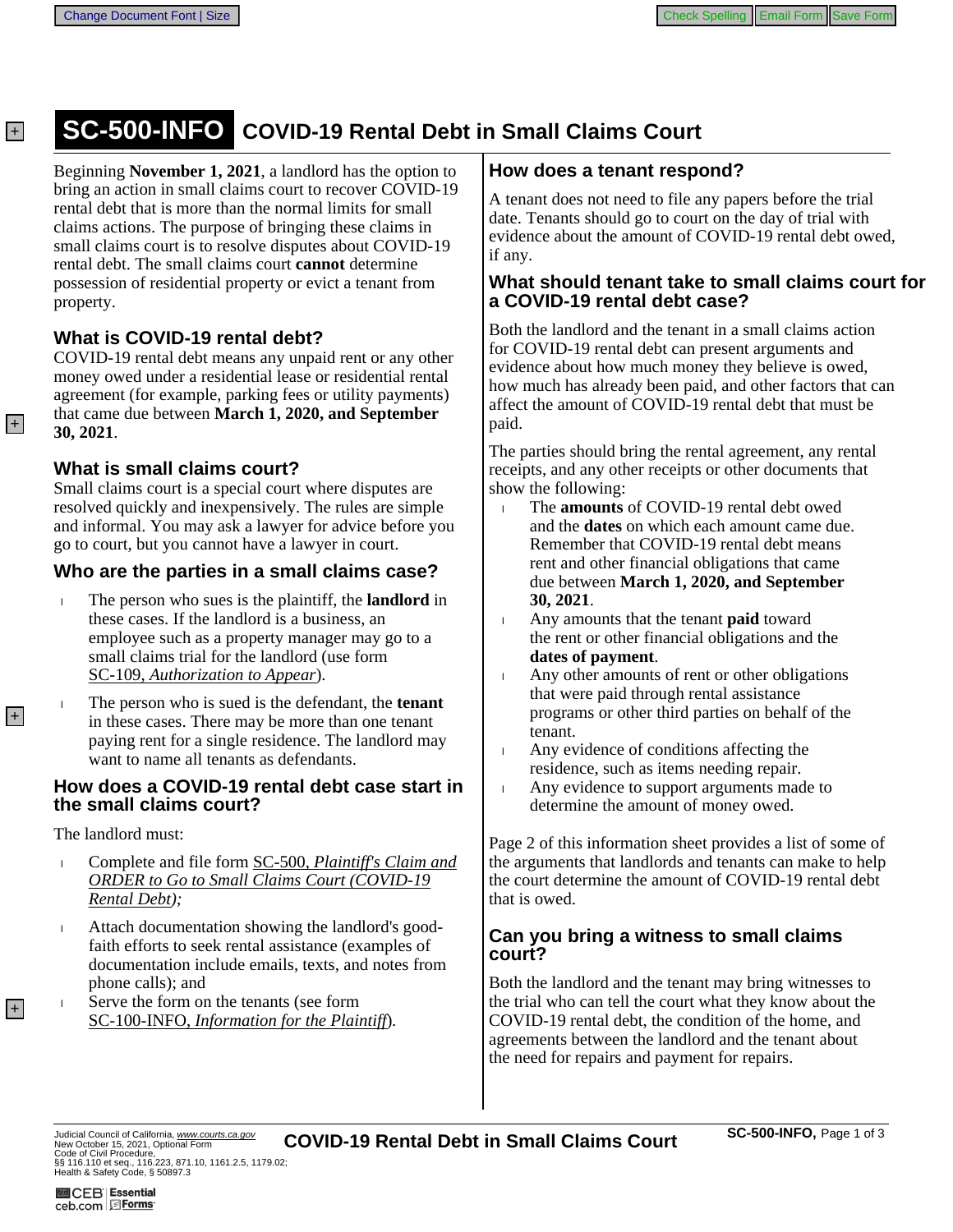# **SC-500-INFO COVID-19 Rental Debt in Small Claims Court**

#### **What arguments can you make?**

The landlord and tenant may disagree about the amount of rent that is owed for various reasons. Read more about these reasons in the California Department of Real Estate's guide at landlordtenant.dre.ca.gov/resources/guidebook/index.html, in the "Living in the Rental Unit" and "Dealing with Problems" sections. Below are questions that can help you identify the issues that may exist in the case and may affect the amount of rent owed.

Please note: This list does not include every possible argument. Other laws, including local ordinances, may affect the rights of landlords and tenants in COVID-19 rental debt cases.

- Did landlord make a good-faith effort to:  $\mathbf{I}$ 
	- Investigate whether governmental rental assistance is available to the tenant;  $\mathbf{L}$
	- Seek governmental rental assistance for the tenant; or
	- Cooperate with the tenant's efforts to obtain rental assistance from any governmental entity or  $\mathbf{L}$ other third party under Civil Code section 1947.3(a)(3)?
- Is there any pending application for rental assistance or other financial compensation from any other source  $\overline{1}$ corresponding to the amount claimed?
	- Did landlord receive rental assistance or other financial compensation from any other source corresponding to the Ĺ amount claimed?
	- Did landlord improperly apply payments to past-due rent without the tenant's written agreement?  $\mathsf{L}$
	- Does the amount claimed include service fees that were increased or not previously charged? L
	- Does the amount claimed include late fees on rent or other financial obligations?  $\mathbf{I}$
	- Did landlord improperly raise the rent?  $\overline{1}$
- Did tenant or a third party offer a rental payment that landlord would not accept?  $\overline{1}$
- If the lease or rental agreement was terminated, was the security deposit returned? Read more about the rules for  $\mathbf{L}$ security deposits at www.courts.ca.gov/selfhelp-eviction-security-deposits.htm.
- Did tenant make needed repairs and properly deduct the cost from the rent? If so, did landlord gave proper credit?  $\mathbf{I}$
- Did landlord fail to provide habitable premises? This means that if the housing did not meet certain standards, the L amount owed may be reduced.

Note: It is illegal for a landlord to retaliate against a tenant for raising any of the above issues or any of the defenses listed on form UD-105, Answer-Unlawful Detainer.

#### Can a tenant file a claim in the landlord's case?

A tenant who is a defendant in a COVID-19 rental debt case may bring a claim against the landlord in the same case using form SC-120, Defendant's Claim and ORDER to Go to Small Claims Court.

#### What if you disagree with the court's decision?

If you are a tenant, you may appeal the decision on a claim filed against you. More information about appeals is available in the information at the end of Plaintiff's Claim and ORDER to Go to Small Claims Court (COVID-19 Rental Debt) (form SC-500) and at www.courts.ca.gov/smallclaims/appeals.

If you are the landlord, you cannot appeal a small claims decision on a claim you filed. (Note that a landlord has the option of filing a COVID-19 rental debt recovery case in general civil court [use form *Complaint—Recovery of COVID* -19 Rental Debt (form PLD-C-500)]. In general civil court, all parties may appeal the court's decision and all parties may be represented by lawyers.)

#### How much does it cost to file a case in small claims court?

The amount the court charges a landlord to file a case in small claims court depends on the amount demanded and how many cases are brought by the landlord in a single year. The filing fees for small claims cases are listed on the Statewide Civil Fee Schedule, available at www.courts.ca.gov/7646.htm. There is no fee for the tenant to go to the hearing.

 $+$ 

 $+$ 

+

 $\overline{+}$